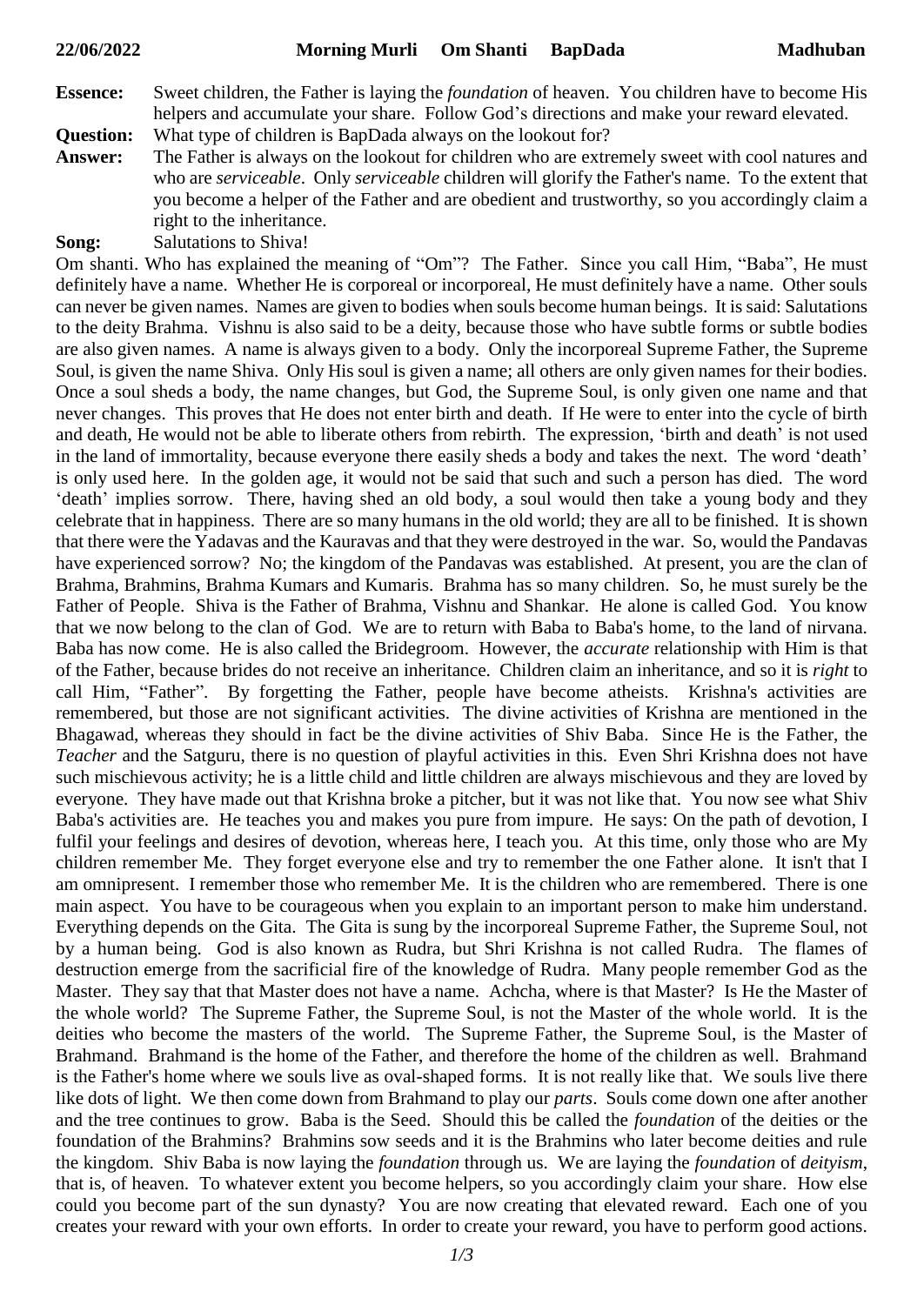They give donations and perform charity and also build pilgrim rest houses in God's name, because it is He who gives the fruit of all of that. You are now making effort on the basis of shrimat, whereas all the rest of the world make effort on the basis of human directions. Those are devilish instructions. After Godly directions, deity directions come and then devilish directions. You children now receive Godly directions. Baba and Mama become elevated through His directions. No human being can be as elevated as a deity. Who makes the deities so elevated? No one here is elevated. Shri Shri is only the One. He alone is the most elevated Father, *Teacher* and Guru. He is the one who creates Shri Lakshmi and Shri Narayan. Rama and Sita are also called Shri Rama and Shri Sita, but after their title 'moon dynasty warriors' is *added*. Lakshmi and Narayan are 16 celestial degrees full; they belong to the sun dynasty. Their clan is the deity clan, whereas Rama and Sita are 14 celestial degrees; they belong to the moon dynasty, and so they are two degrees less. However, this is inevitable. People do not know how the world goes into the stage of descent. It comes down from 16 celestial degrees to 14, and so it becomes *degraded*. At this time, it is totally *degraded*. This is the community of Ravan. This is the kingdom of Ravan. The dictates of Ravan are called devilish directions. Everyone is impure. There cannot be anyone pure in this impure world. The residents of Bharat were pure and they have now become impure. I come and purify them once again. Krishna is not remembered as the Purifier, and so there is no question of his activity being remembered. Only the one Supreme Soul is called the Purifier. At the end, everyone will say: O God, Your instructions and destination are unique. No one else knows of Your creation. However, you have now come to understand it. This knowledge is absolutely new. When something new emerges, it is very rare but it later increases. So, to begin with, you too were only in one corner, but expansion will now take place in one country after another and the kingdom will definitely be established. The main aspect to be proved is that Shri Krishna is not the God of the Gita. The inheritance is given by the Father, not by Shri Krishna. Lakshmi and Narayan would only give an inheritance to their own children and that would be the reward of the efforts they made now. There is the unlimited inheritance of the golden and silver ages. People celebrate *golden* and *silver* jubilees. Here, they just celebrate for one day, whereas we celebrate the *golden jubilee* for 1250 years. We celebrate in happiness and become full of treasures. So, there is this internal happiness. It isn't that there is external decoration with lights etc. In heaven, we are very prosperous and very happy. No one is as happy as those who belong to the deity religion. People do not fully understand this *silver jubilee* etc. You are now claiming the inheritance from the Father in order to celebrate *jubilees* for half the cycle. So, you have to understand this main aspect: Shiva is the God of the Gita. He was the One who taught Raja Yoga, and so He is now teaching it once again. He teaches this when the kingdoms no longer exist. People now rule over people and they don't take long to take away one another's titles! By following His directions, you children will become the masters of the land of happiness. There are many who are not able to imbibe knowledge fully but who continue to go to a *centre*. They have the desire in their hearts to have a child; there is the *temptation* of Maya for them to get married and have the happiness of having a child. However, there is no *guarantee* that the child will give happiness. If their child dies after two or four years, they experience even more sorrow. Today, they celebrate but tomorrow, when it is put on the pyre, they weep and wail. This is the land of sorrow. Just look at what kind of food they eat! This is why the Father explains: Children, do not have such desires. Maya will bring you many storms; she will instantly make you indulge in vice and you will then feel too ashamed to come here. Everyone would say that you have defamed the family. Then, what inheritance would you claim? You say "Mama" and "Baba", so the Brahma Kumars and Kumaris are brothers and sisters. If you then indulge in vice, you defame the family. Therefore, as well as you destroying your status, you will have one hundred-fold punishment. Some indulge in vice but do not tell Baba, and so they will experience a lot of punishment. Baba, Dharamraj, does not let go of anyone. People in the world are sent to *jail* as punishment, but for people here, the punishment is even more severe. Many such people go to a *centre*. The Father explains: Do not perform such actions. To indulge in vice after calling yourself a Godly child means to destroy all truth in yourself completely. If you make any mistakes, tell the Father instantly. If you cannot 'stop' indulging in vice, it is better for you not to come here, otherwise, the atmosphere becomes spoilt. If a stork, or someone who eats impure food, sits among you, it is very bad. The Father says: Those who bring such people here are to be blamed. There are many such spiritual gatherings in the world; they can go and perform devotion there. We do not object to you doing devotion. God comes to make you pure and to give you the inheritance of the pure world of Paradise. The Father says: Simply remember the Father and the inheritance, that is all. He also gives you tactics on how to take precautions with your diet. You can take precautions by adopting various tactics: "My health is not good; the *doctor* has told me not to eat this" or, "Achcha, since you are offering, I will accept